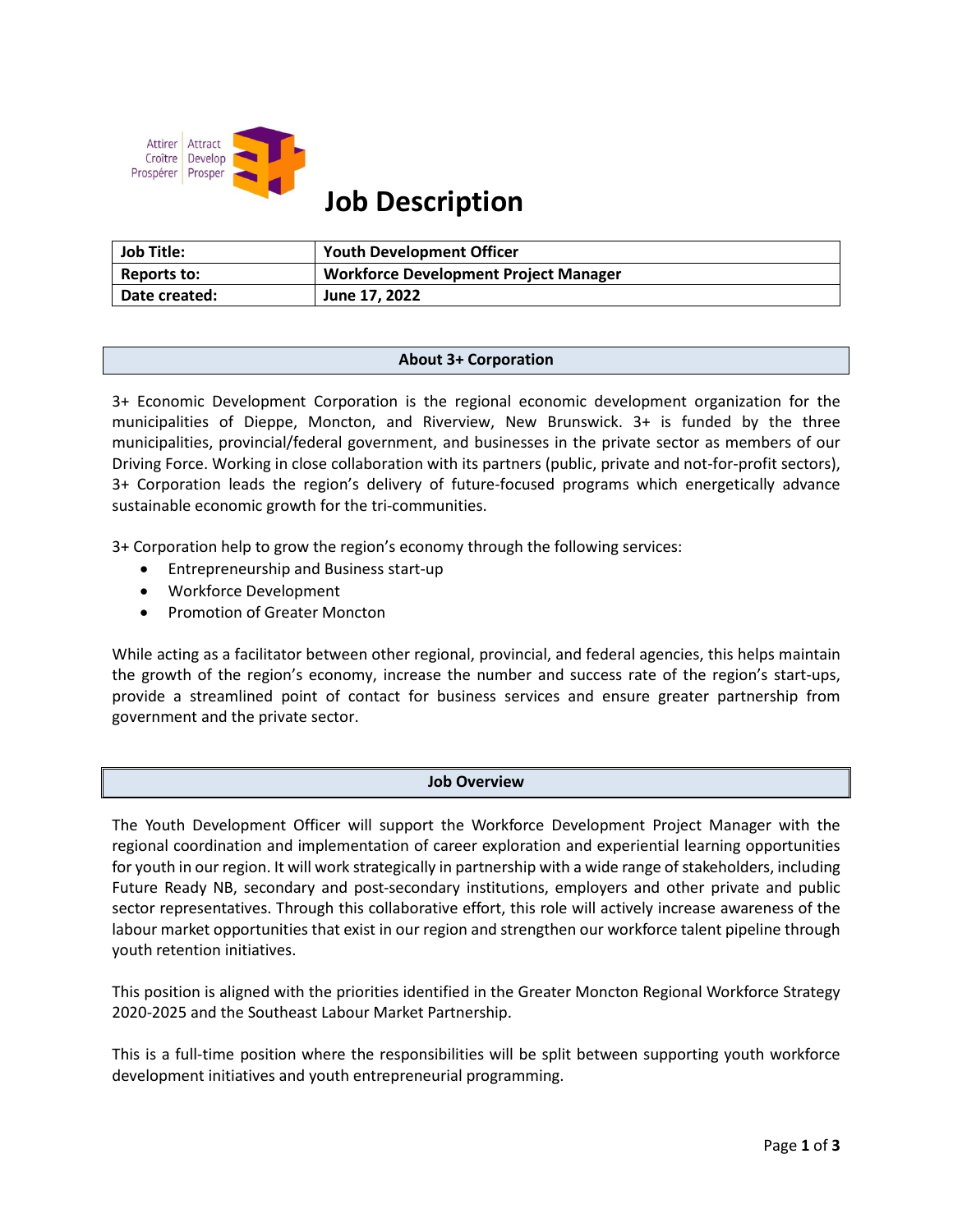## **Essential Responsibilities**

- Support the creation of a regional experiential learning framework in collaboration with strategic partners
- Lead actions to develop a centralized logistics planning bureau of experiential learning initiatives in the region
- Assist with building and bridging industry and education partnerships to help create employment pathways aligned with labour market needs supported by curriculum choices, training credentials, and job placement in high-demand sectors to generate improved outcomes for youth and benefits to participating employers
- Coordinate employer readiness initiatives with employers, school districts, and Future Ready to improve the effectiveness of experiential learning initiatives
- Develop and promote toolkits/guides and training sessions to better prepare participants
- Work with school districts, career counsellors and partners to develop a calendar of activities related to experiential learning, career exploration and employer visits.
- Presentation and facilitation of in-school student-targeted activities along with school districts, teachers, and career counselors
- Youth representation on the Southeast Labour Market Partnership, representing a concerted voice of youth related bodies in action plan development under the regional workforce strategy
- Pilot initiatives (social, workshops, visits) related to connect youth to organizations, employers in the region
- Represent Youth at various leadership forums, events, to empower regional engagement of students in the community
- Provide administration functions to support the initiatives
- Support the Director of Workforce Retention with support on related projects as needed

# **Essential Responsibilities (Entrepreneurship):**

- Work with the local school district in the development of entrepreneurship curriculum / topics for the entrepreneurship accelerator program
- Provide entrepreneurship mentorship and advice for high school students that want to start a business
- Coordinate the collection of business leaders and advisors for the entrepreneurship accelerator program
- Source other training courses / workshops / activities for the students
- Work collaboratively with the high school teacher of the program to foster a strong program of entrepreneurship
- Develop / source basic materials for the students as it relates to entrepreneurship
- Present basic topics of business to the students

# **Qualifications and Experience**

## **Qualifications and Experience:**

- Post-secondary degree or diploma with transferable skills and competencies
- Demonstrable experience with project coordination, facilitation and development; background in supporting the implementation of pilot projects or new initiatives an asset